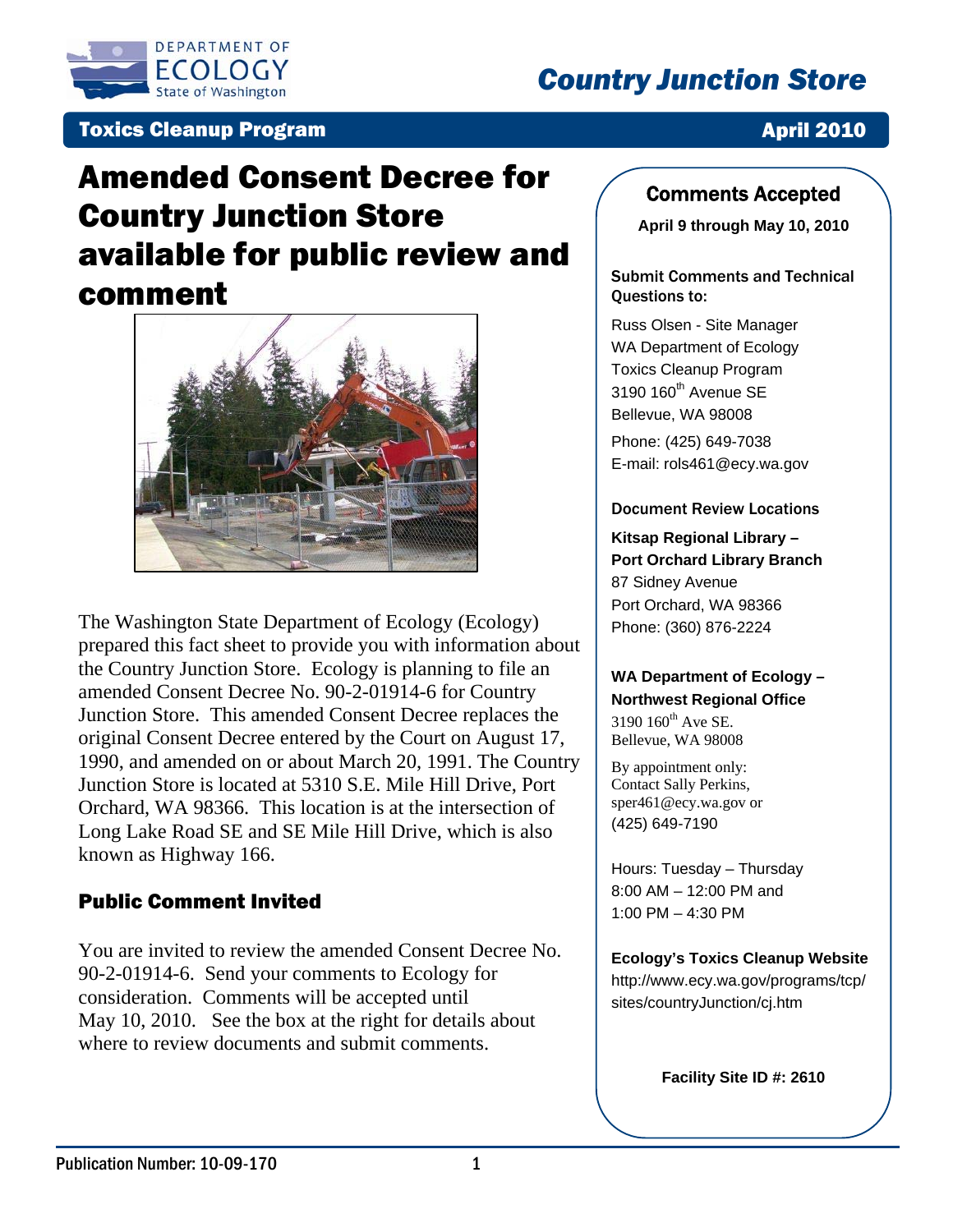## Country Junction Store

If you wish to be added to the mailing list for this site, please contact Nancy Lui by email at nlui461@ecy.wa.gov or (425)649-7117. In the subject line, please indicate Country Junction Store mailing list.

#### Second Amended Consent Decree

In August 1990, Ecology and owners of the Country Junction Store entered into a legal agreement called a Consent Decree that formally describes their working relationship and outlined the scope of work. It was amended on March 20, 1991 to address the reimbursement cost to Ecology in remediating the release of hazardous substances at the site.

Ecology and the owners of the site will enter into a Second Amended Consent Decree which will provide a remedial action within the areas of the site that has been a release or threatened release of hazardous substances. It also specifies that the owners are required to provide reimbursement for costs incurred by Ecology in remediating any risk of hazardous substances at the Country Junction Store site. Furthermore, this Second Amended Consent Decree will provide partial financial assistance to clean up the property and requires Ecology to implement activities to clean up contaminated soil and groundwater at the site.

Ecology received federal American Recovery and Reinvestment Act (ARRA) funds under the administration of the federal Environmental Protection Agency for completing the remedial actions. Ecology's entry into this Second Amended Consent Decree is based on the ability-to-pay assessment of the owner's finances and expenses.

Implementation of the interim remedial action at the site under this Second Amended Consent Decree will include the following tasks:

- 1. Implement remedial action in the pump island and associated areas for the removal of soil and groundwater contamination.
- 2. Decommission monitoring wells.
- 3. Remove asphalt and excavate areas of contaminated soil and groundwater. There will be application of a chemical product into the ground in inaccessible areas of contamination. The compound will chemically destroy contamination and leave harmless carbon dioxide and water.
- 4. Backfill excavated areas with clean fill, with finished surface to be crushed rocks.
- 5. Replace existing groundwater monitoring wells that are removed during excavation and installation of additional groundwater monitoring wells.
- 6. Upon conclusion of the above tasks, an opinion letter will be issued within 30 days of Ecology's receipt of a construction completion report from Ecology's contractor.
- 7. Conduct performance monitoring and implement an interim action plan.

Ecology's implementation of the above remedial plan is contingent upon receipt of the ARRA funds.

### Site Background

Country Junction Store occupies approximately one acre of land at the southwest corner of the intersection of Mile Hill Drive and Long Lake Road east of Port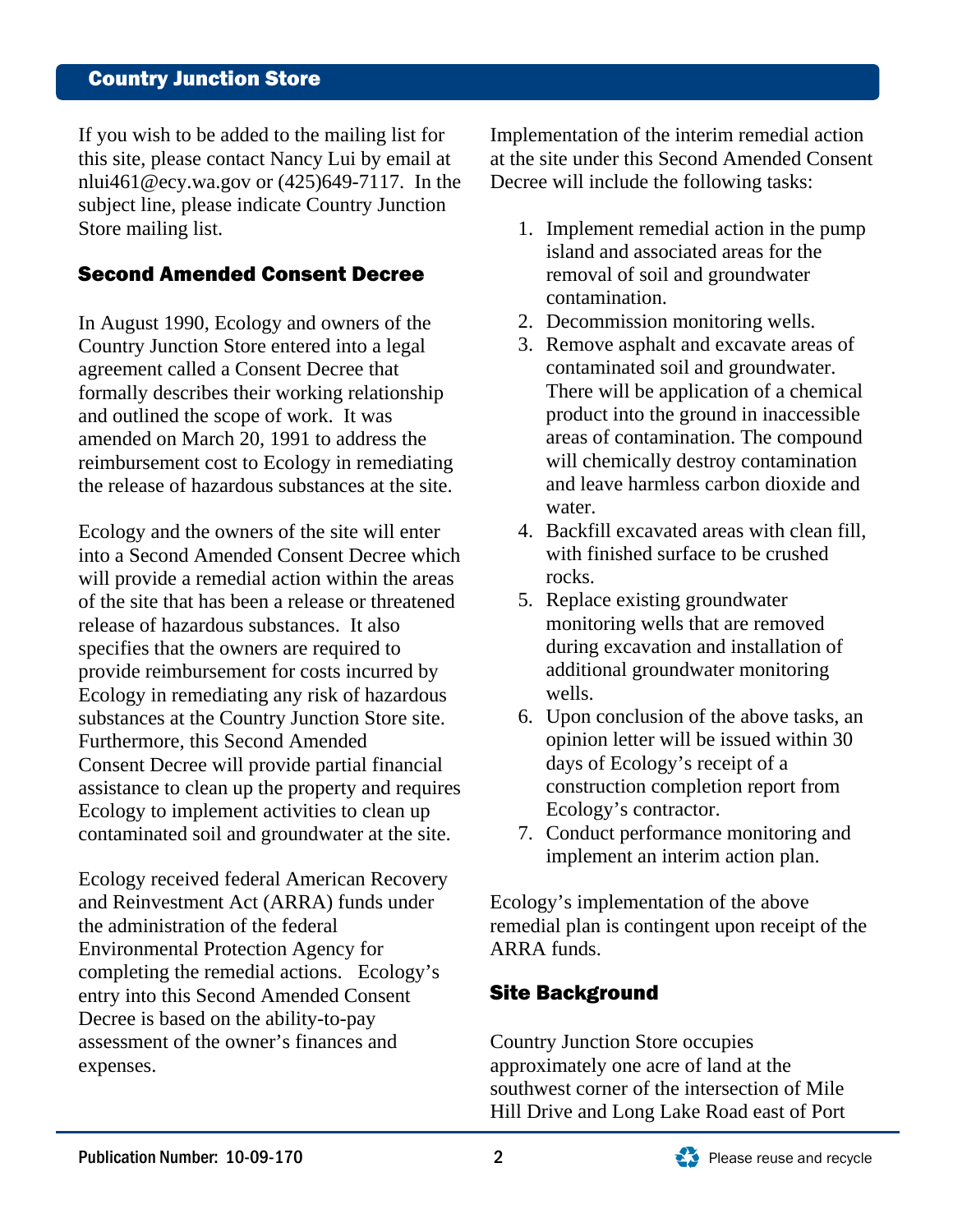## Country Junction Store

Orchard, Washington. The facility is a gas station and convenience store and has been in operation since the 1960s. At some time prior to 1985, the property was also used for bulk storage of heating fuel. The area around the site is mixed rural, residential and business. Petroleum contamination was discovered in soil on the property and reported to Ecology prior to 1990.

During August 1990, Ecology entered into a formal agreement, a Consent Decree, with the owner of Country Junction Store to perform cleanup actions and provide financial assistance. The Consent Decree and a Cleanup Action Plan were made available for public comment at that time.

Subsequently during 1990 five old underground storage tanks were removed from the property. All contaminated soil that could be excavated (2,200 cubic yards.) was piled on the property south of the store and remediated in place above the ground. Contaminated soil that extended towards Long Lake Road or that was too deep or close to the store could not be excavated. Wells to monitor contamination in groundwater were installed.

During 1991, a vapor extraction remediation system was constructed to clean up the subsurface contaminated soil remaining on the property. The remediation system was modified in 1995 to treat contamination in the groundwater as well, and this system operated until mid-1998 when it reached its capacity to remove contamination from the ground.

# Investigation at the Site

Sampling of the monitoring wells in 2003 indicated contaminant levels in groundwater had increased. An investigation of soil and groundwater at the site was subsequently done in 2004 to evaluate the remaining contamination. As of recent soil samplings from 2005 and 2006, results showed soil groundwater contamination between the store and beneath Long Lake Road that extended east of the site and into Kitsap County park land. The cause of the remaining contamination appeared to be from contaminated soil not remediated by the previous cleanup efforts and also possibly from a more recent release.

# Contaminants of Concern

The following hazardous substances are potential chemicals of concern (COCs) for subsurface soil and groundwater at the site:

- Petroleum hydrocarbons
- Diesel-range petroleum hydrocarbons

# What Happens Next?

After the 30-day public comment period, Ecology will review all comments received and assess how to best address public concerns.

A public meeting has not been scheduled at this time. However, one will be held if ten or more people request a meeting during the comment period. Please contact Nancy Lui to request a meeting at nlui461@ecy.wa.gov or at (425) 649-7117.